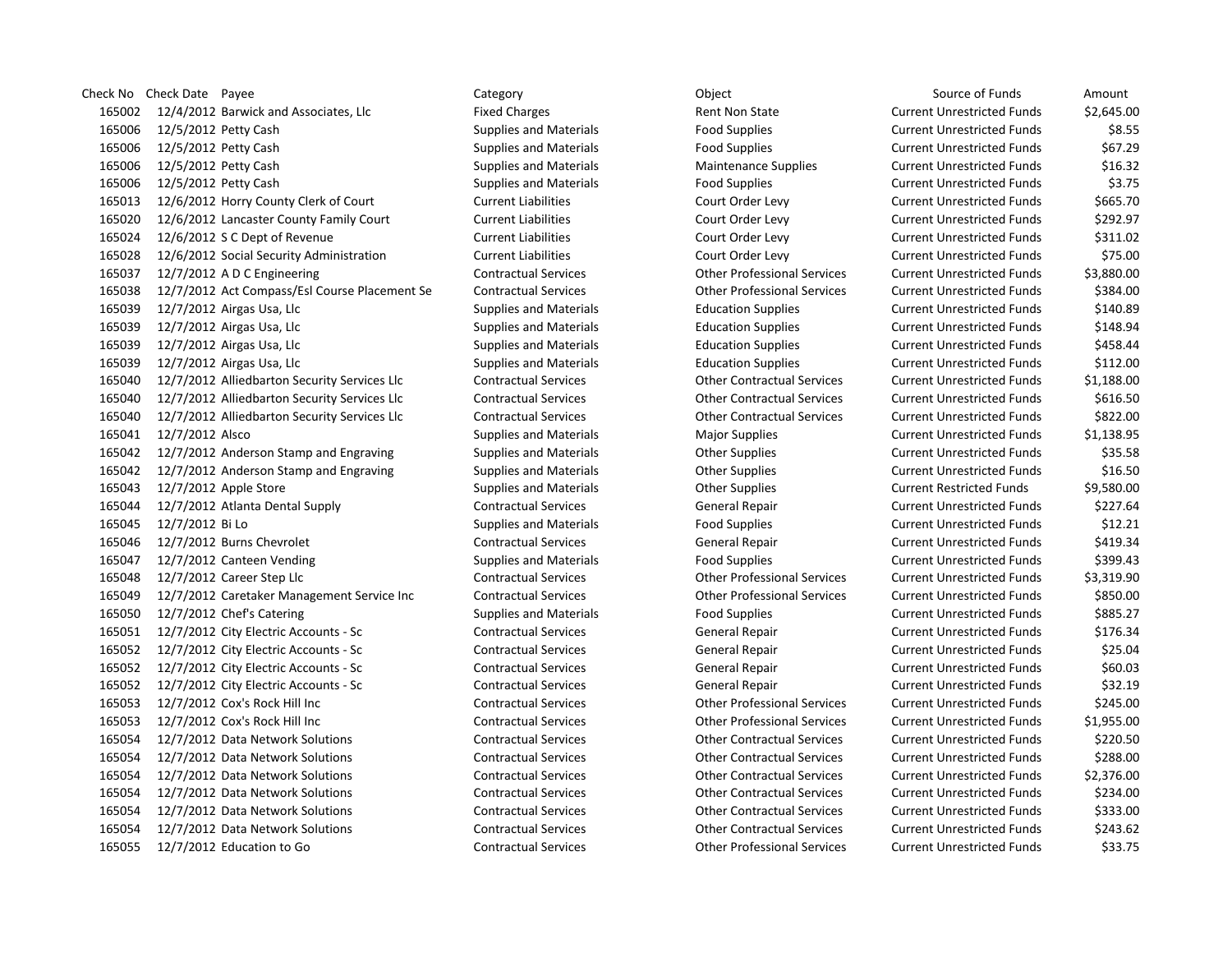Check No Check Date Payee **Category** Category Category Category Object Check No Check Date of Funds Amount 12/7/2012 Education to Go Contractual Services Other Professional Services Current Unrestricted Funds \$1,270.00 12/7/2012 Education to Go Contractual Services Other Professional Services Current Unrestricted Funds \$27.00 12/7/2012 Education to Go Contractual Services Other Professional Services Current Unrestricted Funds \$1,340.00 12/7/2012 Education to Go Contractual Services Other Professional Services Current Unrestricted Funds \$33.75 12/7/2012 Education to Go Contractual Services Other Professional Services Current Unrestricted Funds \$29.25 12/7/2012 Education to Go Contractual Services Other Professional Services Current Unrestricted Funds \$840.00 12/7/2012 Education to Go Contractual Services Other Professional Services Current Unrestricted Funds \$60.00 12/7/2012 Education to Go Contractual Services Other Professional Services Current Unrestricted Funds (\$62.25) 12/7/2012 Education to Go Contractual Services Other Professional Services Current Unrestricted Funds (\$60.00) 12/7/2012 Ellucian Inc Contractual Services Other Professional Services Current Unrestricted Funds \$5,400.00 12/7/2012 Ellucian Inc Contractual Services Other Professional Services Current Restricted Funds \$1,350.00 12/7/2012 Ellucian Inc Contractual Services Other Professional Services Current Unrestricted Funds \$5,175.00 12/7/2012 Ellucian Inc Contractual Services Other Professional Services Current Restricted Funds \$2,911.54 12/7/2012 Fastenal Contractual Services Other Contractual Services Current Unrestricted Funds \$162.48 12/7/2012 Ferguson Enterprises No 34 Contractual Services General Repair Current Unrestricted Funds \$30.16 12/7/2012 Firstlab Contractual Services Other Professional Services Current Unrestricted Funds \$61.50 12/7/2012 Fisher Scientific Supplies and Materials Education Supplies Current Restricted Funds \$3,461.15 12/7/2012 Gateway Supply Company Contractual Services General Repair Current Unrestricted Funds \$43.45 12/7/2012 Graybar Electric Co Contractual Services General Repair Current Unrestricted Funds \$25.42 12/7/2012 Graybar Electric Co Contractual Services General Repair Current Unrestricted Funds \$60.13 12/7/2012 Graybar Electric Co Contractual Services General Repair Current Unrestricted Funds \$17.29 12/7/2012 Graybar Electric Co Contractual Services General Repair Current Unrestricted Funds \$81.32 12/7/2012 Graybar Electric Co Contractual Services General Repair Current Unrestricted Funds \$97.58 12/7/2012 Graybar Electric Co Contractual Services General Repair Current Unrestricted Funds \$140.81 165066 12/7/2012 Interstate Fleet Services Supplies and Materials Motor Vehicle Current Unrestricted Funds \$53.50 12/7/2012 Interstate Supply Company Inc Supplies and Materials Janitorial Supplies Current Unrestricted Funds \$384.90 12/7/2012 Interstate Supply Company Inc Supplies and Materials Janitorial Supplies Current Unrestricted Funds \$513.60 12/7/2012 Interstate Supply Company Inc Supplies and Materials Motor Vehicle Current Unrestricted Funds \$0.01 12/7/2012 Jacksons Kitchen Supplies and Materials Food Supplies Current Unrestricted Funds \$7,296.36 12/7/2012 Jacksons Kitchen Supplies and Materials Food Supplies Current Unrestricted Funds \$1,704.00 12/7/2012 Jer Group Inc Contractual Services Other Professional Services Current Unrestricted Funds \$228.00 12/7/2012 Joe L Versen Appraisals Llc Contractual Services Other Professional Services Current Unrestricted Funds \$750.00 12/7/2012 Joe L Versen Appraisals Llc Contractual Services Other Professional Services Current Unrestricted Funds \$750.00 12/7/2012 Melanie Rowe Catering Supplies and Materials Food Supplies Current Unrestricted Funds \$2,023.75 12/7/2012 Oce' Imagistec Inc Fixed Charges Leased To Own Equip Current Unrestricted Funds \$481.16 12/7/2012 Oce' Imagistec Inc Fixed Charges Rental Other Current Unrestricted Funds \$19.28 12/7/2012 Oce' Imagistec Inc Fixed Charges Rental Other Current Unrestricted Funds \$7.55 12/7/2012 Oce' Imagistec Inc Supplies and Materials Photocopy Supplies Current Unrestricted Funds \$113.78 12/7/2012 Oce' Imagistec Inc Supplies and Materials Photocopy Supplies Current Unrestricted Funds \$238.79 12/7/2012 Oce' Imagistec Inc Supplies and Materials Photocopy Supplies Current Restricted Funds \$37.10 12/7/2012 Panera Llc Supplies and Materials Food Supplies Current Unrestricted Funds \$57.02

12/7/2012 Patterson Dental Company Supplies and Materials Education Supplies Current Unrestricted Funds \$252.00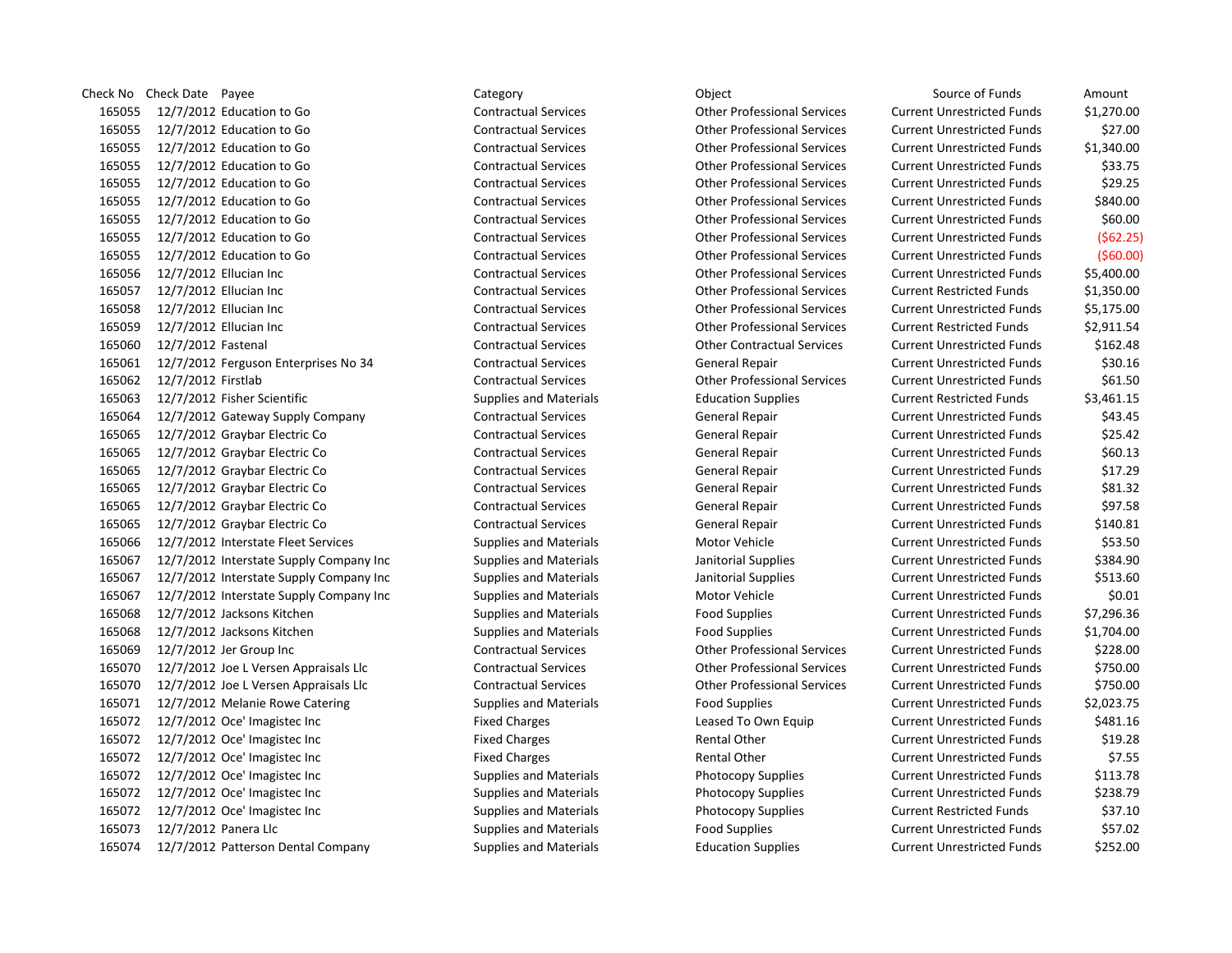Check No Check Date Payee **Category** Category Category Category Object Check No Check Date of Funds Amount 12/7/2012 Porter Paints Contractual Services General Repair Current Unrestricted Funds \$267.07 12/7/2012 Quality Cleaning Janitor Services, Contractual Services Other Professional Services Current Unrestricted Funds \$395.00 12/7/2012 Quality Cleaning Janitor Services, Contractual Services Other Professional Services Current Unrestricted Funds \$395.00 12/7/2012 Radco Construction Services Inc Contractual Services General Repair Current Unrestricted Funds \$895.00 12/7/2012 Radco Construction Services Inc Contractual Services General Repair Current Unrestricted Funds \$1,005.00 12/7/2012 SC Manufacturing Extension Partners Contractual Services Other Professional Services Current Unrestricted Funds \$2,363.73 12/7/2012 SC Manufacturing Extension Partners Contractual Services Other Professional Services Current Unrestricted Funds \$2,372.61 12/7/2012 Sign Techniques Contractual Services General Repair Current Unrestricted Funds \$32.10 12/7/2012 Software Hardware Intergration Inte Supplies and Materials Photographic & Audio Vs. Sup. Current Unrestricted Funds \$4,485.15 12/7/2012 Software Hardware Intergration Inte Supplies and Materials Photographic & Audio Vs. Sup. Current Unrestricted Funds \$19.00 12/7/2012 Software Hardware Intergration Inte Supplies and Materials Photographic & Audio Vs. Sup. Current Unrestricted Funds \$19.00 165081 12/7/2012 Southeastern Paper Group, Inc Supplies and Materials Janitorial Supplies Current Unrestricted Funds \$356.74 12/7/2012 Southeastern Paper Group, Inc Supplies and Materials Janitorial Supplies Current Unrestricted Funds \$83.33 12/7/2012 Southeastern Paper Group, Inc Supplies and Materials Janitorial Supplies Current Unrestricted Funds \$632.16 12/7/2012 Southeastern Paper Group, Inc Supplies and Materials Janitorial Supplies Current Unrestricted Funds \$194.70 12/7/2012 Spartanburg Community College Contractual Services Data Processing Serv Current Unrestricted Funds \$15,615.00 12/7/2012 Staffmark Contractual Services Other Professional Services Current Unrestricted Funds \$402.26 12/7/2012 Staffmark Contractual Services Other Contractual Services Current Unrestricted Funds \$910.88 12/7/2012 Staffmark Contractual Services Other Contractual Services Current Unrestricted Funds \$204.32 12/7/2012 Staffmark Contractual Services Other Contractual Services Current Unrestricted Funds \$1,050.28 12/7/2012 Staffmark Contractual Services Other Professional Services Current Unrestricted Funds \$255.40 12/7/2012 Stericycle Inc Contractual Services Other Professional Services Current Unrestricted Funds \$11.61 12/7/2012 Stericycle Inc Contractual Services Other Professional Services Current Unrestricted Funds \$81.23 12/7/2012 Stericycle Inc Contractual Services Other Professional Services Current Unrestricted Funds \$139.22 12/7/2012 U Save Auto Rental Travel Travel Current Unrestricted Funds \$63.20 12/7/2012 U Save Auto Rental Travel Travel Current Unrestricted Funds \$128.69 12/7/2012 Uni Guard Security Agency Inc Contractual Services Other Professional Services Current Unrestricted Funds \$95.00 12/7/2012 Valley Proteins, Inc Contractual Services Other Professional Services Current Unrestricted Funds \$275.00 12/7/2012 Winthrop University Contractual Services Other Professional Services Current Unrestricted Funds \$1,800.00 12/7/2012 Winthrop University Contractual Services Other Professional Services Current Unrestricted Funds \$50.00 12/7/2012 Wolfram Research Inc Supplies and Materials Education Supplies Current Restricted Funds \$3,060.00 12/7/2012 Wolfram Research Inc Supplies and Materials Education Supplies Current Restricted Funds \$20.00 12/7/2012 Wolfram Research Inc Supplies and Materials Education Supplies Current Restricted Funds \$254.00 12/7/2012 Authorized Parts, Inc Contractual Services General Repair Current Unrestricted Funds \$3,166.35 12/7/2012 Authorized Parts, Inc Contractual Services General Repair Current Unrestricted Funds \$20.90 12/7/2012 Authorized Parts, Inc Contractual Services General Repair Current Unrestricted Funds \$222.58 12/7/2012 American Assoc of Community College Fixed Charges Dues & Membership Fees Current Unrestricted Funds \$5,310.00 12/7/2012 American Psychological Assoc Fixed Charges Dues & Membership Fees Current Unrestricted Funds \$50.00 12/7/2012 American Psychological Assoc Fixed Charges Dues & Membership Fees Current Unrestricted Funds \$50.00 12/7/2012 Chester Metropolitan District Contractual Services Utilities Current Unrestricted Funds \$58.43 12/7/2012 League for Innovation Travel Out of State Registration Fees Current Unrestricted Funds \$550.00 12/7/2012 Mid-Carolina Ahec, Inc. Contractual Services Other Professional Services Current Unrestricted Funds \$75.00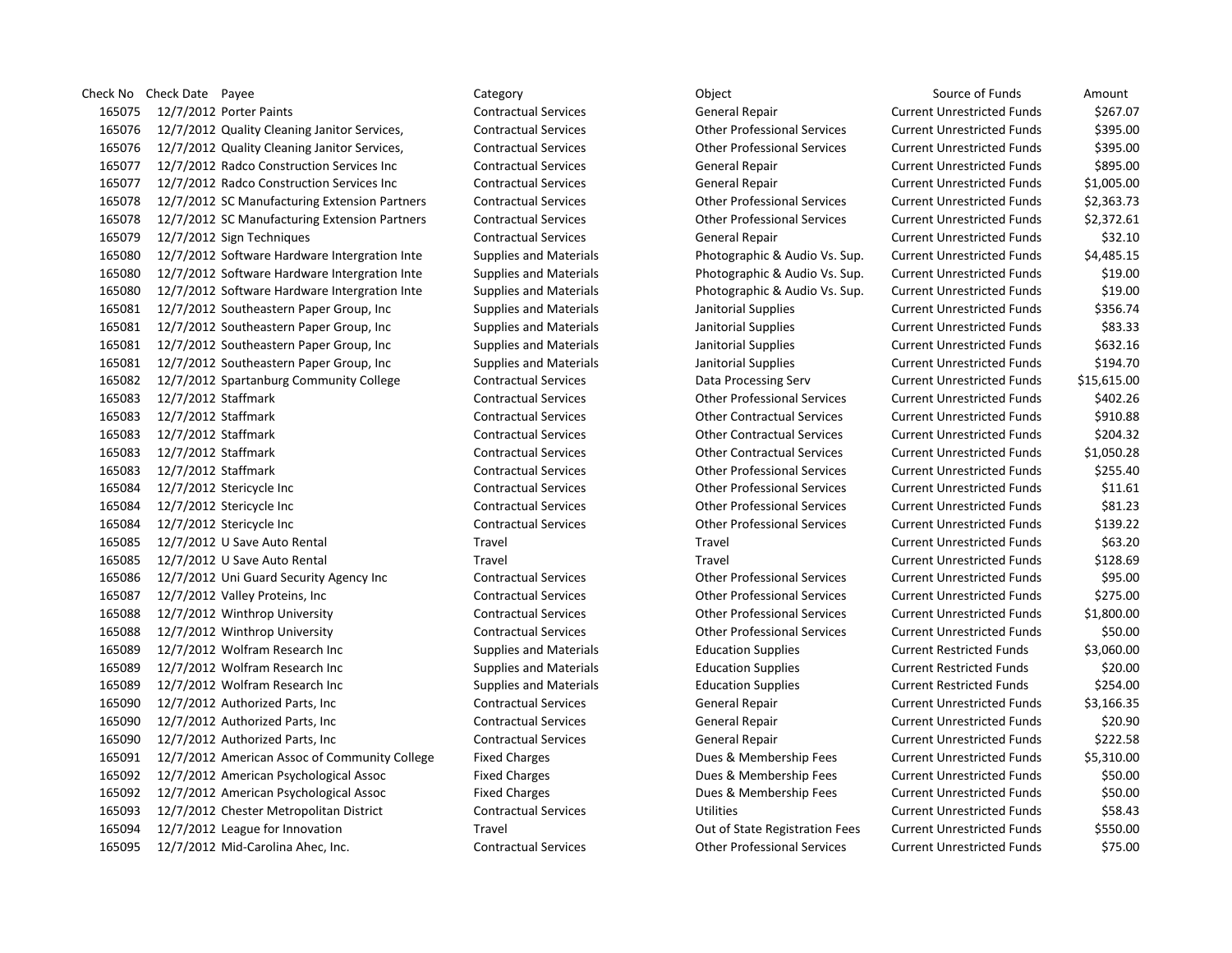Check No Check Date Payee **Category** Category Category Category Object Check No Check Date of Funds Amount 12/7/2012 Mid-Carolina Ahec, Inc. Contractual Services Other Professional Services Current Unrestricted Funds \$25.00 12/7/2012 S C State Board for Tech and Comp E Contractual Services Other Professional Services Current Unrestricted Funds \$265.72 12/7/2012 Stanly Community College Fixed Charges Dues & Membership Fees Current Unrestricted Funds \$600.00 12/7/2012 University of North Carolina Travel Out of State Registration Fees Current Unrestricted Funds \$400.00 12/7/2012 York County Partners in Tourism Fixed Charges Dues & Membership Fees Current Unrestricted Funds \$100.00 12/10/2012 Office of Insurance Services Current Liabilities State Opt Life Current Unrestricted Funds \$5,256.56 12/10/2012 Office of Insurance Services Current Liabilities State Dental Employee Current Unrestricted Funds \$4,870.14 12/10/2012 Office of Insurance Services Current Liabilities State Insurance Employee Current Unrestricted Funds \$158,853.44 12/10/2012 Office of Insurance Services Current Liabilities Dep Life Insurance Current Unrestricted Funds \$112.84 12/10/2012 Office of Insurance Services Current Liabilities Supp Long Term Disability Current Unrestricted Funds \$1,513.70 12/10/2012 Office of Insurance Services Current Liabilities Dental Plus Employee Current Unrestricted Funds \$3,477.80 12/10/2012 Office of Insurance Services Current Liabilities Tobacco Surcharge Current Unrestricted Funds \$1,380.00 12/10/2012 Office of Insurance Services Current Liabilities State Vison Plan Current Unrestricted Funds \$1,350.00 12/12/2012 Boykin and Davis Llc Contractual Services Legal Services Current Unrestricted Funds \$1,377.70 12/12/2012 Logo Works Supplies and Materials Education Supplies Current Unrestricted Funds \$1,400.00 12/12/2012 Logo Works Supplies and Materials Education Supplies Current Unrestricted Funds \$45.00 12/12/2012 Logo Works Supplies and Materials Education Supplies Current Unrestricted Funds \$45.00 12/12/2012 Reserve Account Supplies and Materials Postage Current Unrestricted Funds \$6,000.00 12/12/2012 Sysco Food Services of Charlotte Ll Supplies and Materials Food Supplies Current Unrestricted Funds \$574.44 12/12/2012 Sysco Food Services of Charlotte Ll Supplies and Materials Food Supplies Current Unrestricted Funds \$145.24 12/12/2012 Sysco Food Services of Charlotte Ll Supplies and Materials Food Supplies Current Unrestricted Funds \$243.98 12/12/2012 Sysco Food Services of Charlotte Ll Supplies and Materials Food Supplies Current Unrestricted Funds \$1,292.56 12/12/2012 Sysco Food Services of Charlotte Ll Supplies and Materials Food Supplies Current Unrestricted Funds \$18.38 12/12/2012 Sysco Food Services of Charlotte Ll Supplies and Materials Food Supplies Current Unrestricted Funds \$1,130.43 12/12/2012 Sysco Food Services of Charlotte Ll Supplies and Materials Food Supplies Current Unrestricted Funds \$1,284.19 12/12/2012 U.S. Postal Service Supplies and Materials Postage Current Unrestricted Funds \$190.00 12/17/2012 Chester Metropolitan District Contractual Services Utilities Current Unrestricted Funds \$79.43 12/17/2012 Specialty Risk Inc Fixed Charges Insurance Non-State Current Unrestricted Funds \$2,515.24 12/18/2012 Chester Metropolitan District Contractual Services Utilities Current Unrestricted Funds \$228.95 12/18/2012 Duke Energy Contractual Services Utilities Current Unrestricted Funds \$9.69 12/18/2012 Duke Energy Contractual Services Utilities Current Unrestricted Funds \$547.75 12/18/2012 Duke Energy Contractual Services Utilities Current Unrestricted Funds \$179.42 12/18/2012 Duke Energy Contractual Services Utilities Current Unrestricted Funds \$365.77 12/18/2012 Herald Publishing Contractual Services Advertising Current Unrestricted Funds \$900.00 12/18/2012 Herald Publishing Contractual Services Advertising Current Unrestricted Funds \$959.32 165223 12/18/2012 Herald Publishing Contractual Services Advertising Current Unrestricted Funds \$4,263.95 12/18/2012 York Technical College Foundation Fixed Charges Rent Non State Current Unrestricted Funds \$3,082.37 12/18/2012 York Technical College Foundation Fixed Charges Rent Non State Current Unrestricted Funds \$1,607.53 12/18/2012 York Technical College Foundation Fixed Charges Rent Non State Current Unrestricted Funds \$1,666.66 12/15/2012 Act Compass/Esl Course Placement Se Contractual Services Other Professional Services Current Unrestricted Funds \$228.00 12/15/2012 Adams Outdoor Advertising of Nc Contractual Services Advertising Current Unrestricted Funds \$1,650.00 12/15/2012 Adams Outdoor Advertising of Nc Contractual Services Advertising Current Unrestricted Funds \$600.00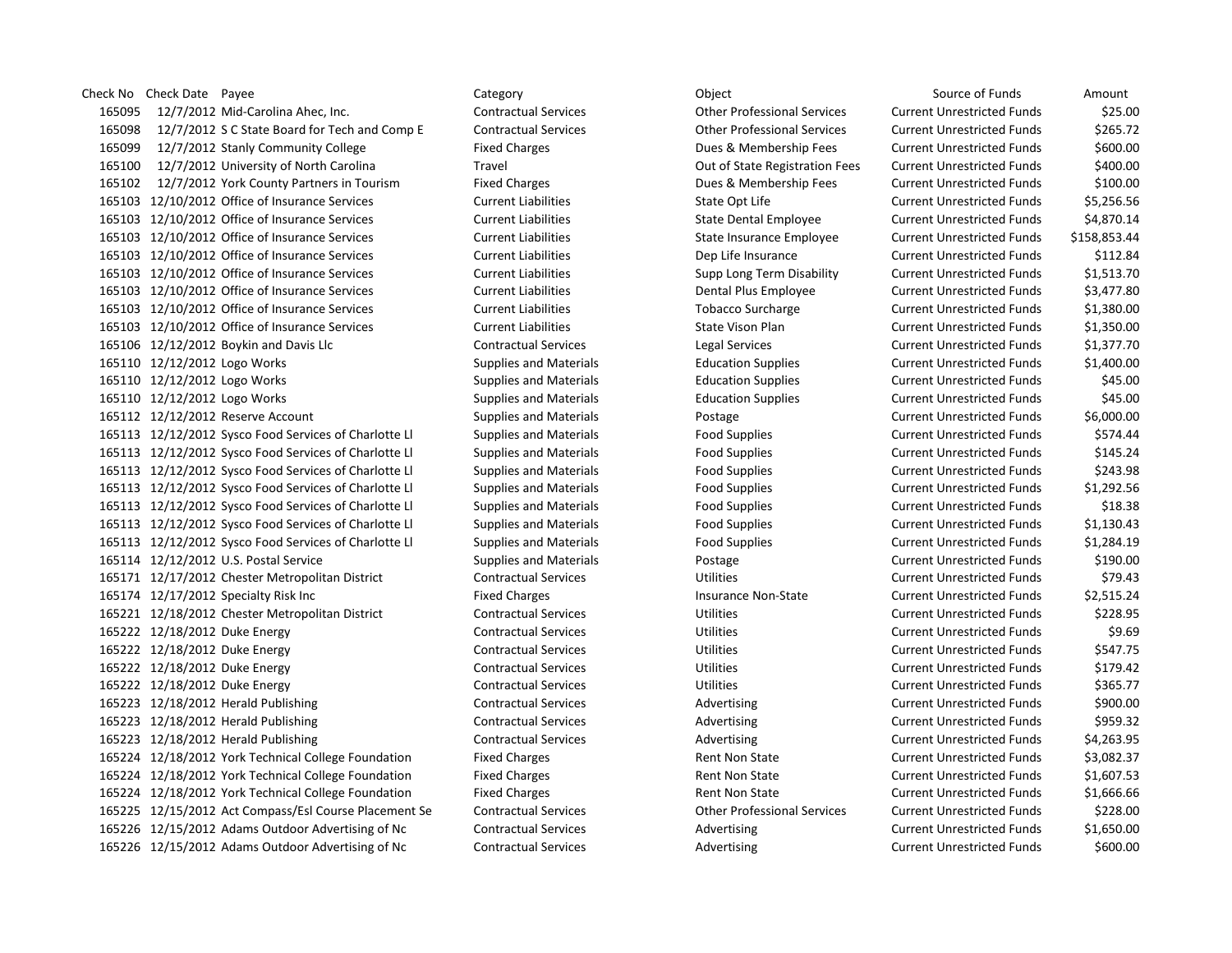Check No Check Date Payee **Category** Category Category Category Object Check No Check Date of Funds Amount 12/15/2012 Affordable Library Products, Llc Supplies and Materials Education Supplies Current Unrestricted Funds \$160.00 12/15/2012 Airgas Usa, Llc Supplies and Materials Education Supplies Current Unrestricted Funds \$140.89 12/15/2012 Alliedbarton Security Services Llc Contractual Services Other Contractual Services Current Unrestricted Funds \$822.00 12/15/2012 Alliedbarton Security Services Llc Contractual Services Other Contractual Services Current Unrestricted Funds \$822.00 12/15/2012 Alliedbarton Security Services Llc Contractual Services Other Contractual Services Current Unrestricted Funds \$548.00 165230 12/15/2012 Anderson Stamp and Engraving Supplies and Materials Other Supplies Current Unrestricted Funds \$17.56 165230 12/15/2012 Anderson Stamp and Engraving Supplies and Materials Other Supplies Current Unrestricted Funds \$16.77 12/15/2012 Apple Store Supplies and Materials Other Supplies Current Restricted Funds \$699.00 12/15/2012 Apple Store Supplies and Materials Other Supplies Current Restricted Funds \$49.00 12/15/2012 Apple Store Supplies and Materials Other Supplies Current Restricted Funds \$69.00 12/15/2012 Apple Store Supplies and Materials Other Supplies Current Restricted Funds \$29.00 12/15/2012 Apple Store Supplies and Materials Other Supplies Current Restricted Funds \$29.00 12/15/2012 Apple Store Supplies and Materials Other Supplies Current Restricted Funds \$39.00 12/15/2012 Associated Microscope Contractual Services General Repair Current Unrestricted Funds \$1,900.00 12/15/2012 Associated Microscope Contractual Services General Repair Current Unrestricted Funds \$1,097.85 12/15/2012 Atlanta Dental Supply Contractual Services General Repair Current Unrestricted Funds \$319.60 12/15/2012 Joyce S. Baker Contractual Services Other Professional Services Current Unrestricted Funds \$150.00 12/15/2012 Joyce S. Baker Contractual Services Other Professional Services Current Unrestricted Funds \$150.00 12/15/2012 C E Holt Refrigeration Equipment Other Equipment Current Unrestricted Funds \$5,224.00 12/15/2012 C E Holt Refrigeration Equipment Other Equipment Current Unrestricted Funds \$175.00 12/15/2012 Canteen Vending Supplies and Materials Food Supplies Current Unrestricted Funds \$192.64 12/15/2012 Canteen Vending Supplies and Materials Food Supplies Current Unrestricted Funds \$239.08 12/15/2012 Career Step Llc Contractual Services Other Professional Services Current Unrestricted Funds \$1,659.95 12/15/2012 Charthouse Learning Supplies and Materials Education Supplies Current Unrestricted Funds \$1,146.82 12/15/2012 Charthouse Learning Supplies and Materials Education Supplies Current Unrestricted Funds \$1,269.00 12/15/2012 Charthouse Learning Supplies and Materials Education Supplies Current Unrestricted Funds \$22.48 12/15/2012 Charthouse Learning Supplies and Materials Education Supplies Current Unrestricted Funds (\$0.21) 12/15/2012 Chef's Catering Supplies and Materials Food Supplies Current Unrestricted Funds \$176.32 165239 12/15/2012 Chef's Catering The Supplies and Materials Food Supplies Current Unrestricted Funds \$809.49 12/15/2012 Chester Turf and Landscaping Permanent Improvements Landscaping Current Unrestricted Funds \$779.00 12/15/2012 Chester Turf and Landscaping Permanent Improvements Landscaping Current Unrestricted Funds \$779.00 12/15/2012 Chester Turf and Landscaping Permanent Improvements Landscaping Current Unrestricted Funds \$779.00 12/15/2012 Chester Turf and Landscaping Permanent Improvements Landscaping Current Unrestricted Funds \$779.00 12/15/2012 City Electric Accounts - Sc Contractual Services General Repair Current Unrestricted Funds \$137.36 12/15/2012 City Electric Accounts - Sc Contractual Services General Repair Current Unrestricted Funds \$32.91 12/15/2012 City of Rock Hill Supplies and Materials Fuel Current Unrestricted Funds \$1,567.87 12/15/2012 City of Rock Hill Supplies and Materials Fuel Current Unrestricted Funds \$1,097.40 165242 12/15/2012 City of Rock Hill Supplies and Materials Fuel Fuel Current Unrestricted Funds \$109.63 12/15/2012 Clegg's Termite & Pest Control Contractual Services Other Contractual Services Current Unrestricted Funds \$90.00 12/15/2012 Clegg's Termite & Pest Control Contractual Services Other Contractual Services Current Unrestricted Funds \$202.00 12/15/2012 Compansol Supplies and Materials Other Supplies Current Restricted Funds \$249.00 12/15/2012 The Compliance Centre Inc Contractual Services Other Professional Services Current Unrestricted Funds \$1,000.00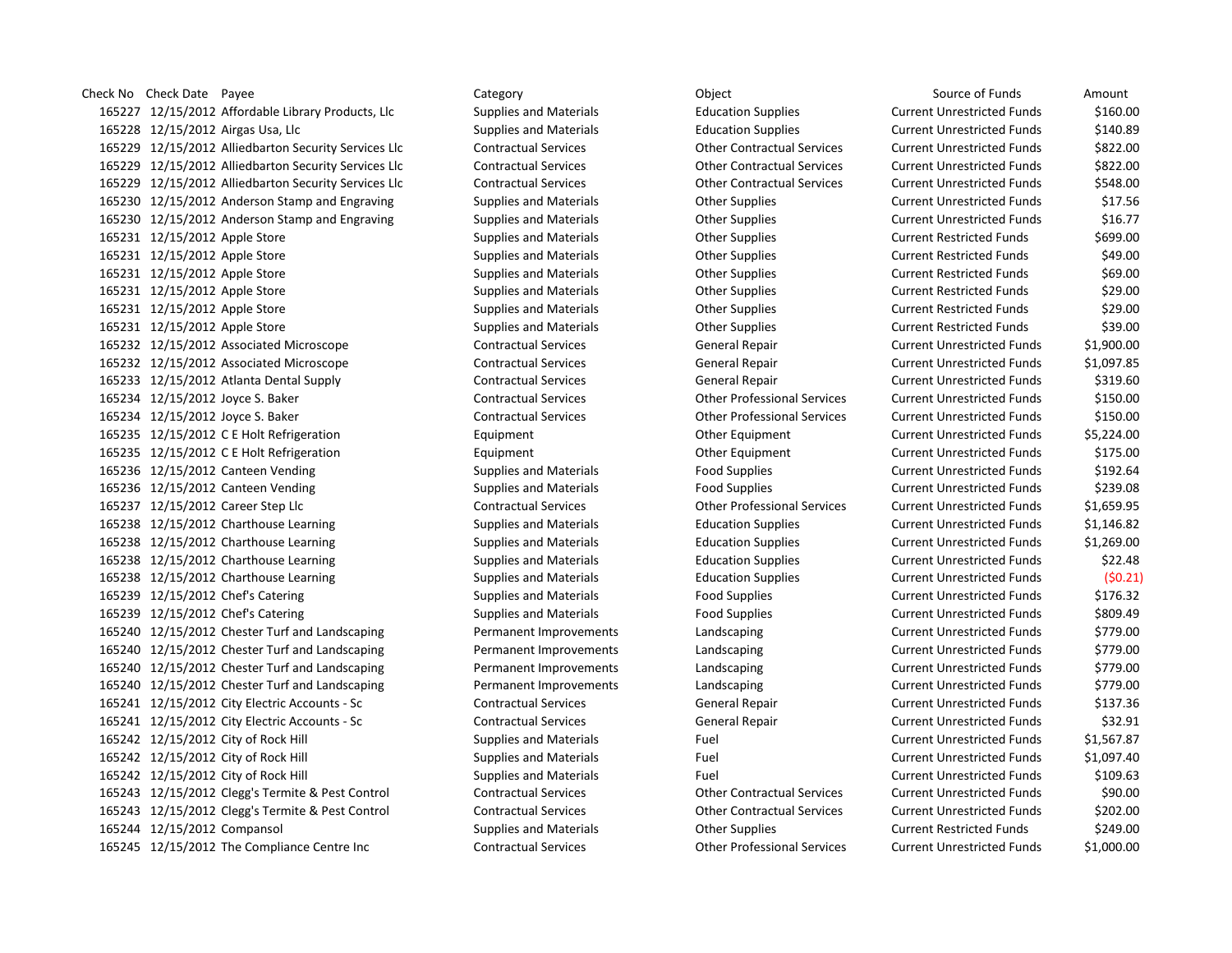Check No Check Date Payee **Category** Category Category Category Object Check No Check Date of Funds Amount 12/15/2012 The Compliance Centre Inc Contractual Services Other Professional Services Current Unrestricted Funds \$1,000.00 12/15/2012 Data Network Solutions Contractual Services Other Contractual Services Current Unrestricted Funds \$404.80 12/15/2012 Demco Supplies and Materials Education Supplies Current Unrestricted Funds \$98.70 12/15/2012 Demco Supplies and Materials Education Supplies Current Unrestricted Funds \$10.95 12/15/2012 Education to Go Contractual Services Other Professional Services Current Unrestricted Funds \$60.00 12/15/2012 Fastenal Contractual Services Other Contractual Services Current Unrestricted Funds \$64.45 12/15/2012 First Sun Solutions Contractual Services Education & Training Serv Current Unrestricted Funds \$3,614.00 12/15/2012 The Gale Group Equipment Library Books, Maps & Film Current Unrestricted Funds \$454.23 12/15/2012 George Scott and Associates, Inc Contractual Services General Repair Current Unrestricted Funds \$2,460.00 12/15/2012 Goodwyn Mills and Cawood, Inc Permanent Improvements Roofing Repairs & Renov State Def Maintenance \$1,925.00 12/15/2012 Graybar Electric Co Contractual Services General Repair Current Unrestricted Funds \$1,481.70 12/15/2012 Graybar Electric Co Contractual Services General Repair Current Unrestricted Funds \$31.02 12/15/2012 Graybar Electric Co Contractual Services General Repair Current Unrestricted Funds \$1,237.36 12/15/2012 Graybar Electric Co Contractual Services General Repair Current Unrestricted Funds \$309.36 12/15/2012 Honey Baked Ham Company Supplies and Materials Food Supplies Current Unrestricted Funds \$222.94 12/15/2012 Honey Baked Ham Company Supplies and Materials Food Supplies Current Unrestricted Funds \$124.73 12/15/2012 Interior Plantscapes Llc Contractual Services Other Contractual Services Current Unrestricted Funds \$268.00 165258 12/15/2012 Interstate Fleet Services Supplies and Materials Motor Vehicle Current Unrestricted Funds \$225.00 12/15/2012 Interstate Supply Company Inc Supplies and Materials Janitorial Supplies Current Unrestricted Funds \$784.00 12/15/2012 Interstate Supply Company Inc Supplies and Materials Janitorial Supplies Current Unrestricted Funds \$373.04 12/15/2012 Interstate Supply Company Inc Supplies and Materials Janitorial Supplies Current Unrestricted Funds \$308.80 12/15/2012 Interstate Supply Company Inc Supplies and Materials Janitorial Supplies Current Unrestricted Funds \$358.50 165259 12/15/2012 Interstate Supply Company Inc Supplies and Materials Janitorial Supplies Current Unrestricted Funds \$506.70 12/15/2012 YTC Employee Contractual Services General Repair Current Unrestricted Funds \$54.06 12/15/2012 Johnson Controls Inc Contractual Services Other Contractual Services Current Unrestricted Funds \$953.50 12/15/2012 Keck and Wood, Inc Permanent Improvements Fees, Arch, Eng & Other Master Plan \$2,500.00 12/15/2012 Kone Inc Contractual Services Other Contractual Services Current Unrestricted Funds \$440.00 12/15/2012 Library of Congress Equipment Library Books, Maps & Film Current Unrestricted Funds \$525.00 12/15/2012 Larry Lovett Contractual Services Other Professional Services Current Unrestricted Funds \$270.00 12/15/2012 Lowes Home Centers Contractual Services General Repair Current Unrestricted Funds \$10.15 12/15/2012 Lowes Home Centers Contractual Services General Repair Current Unrestricted Funds \$11.55 12/15/2012 Metrographics Contractual Services Printing Current Unrestricted Funds \$450.00 12/15/2012 Mid-Carolina Ahec, Inc. Contractual Services Other Professional Services Current Unrestricted Funds \$88.00 12/15/2012 Mid-Carolina Ahec, Inc. Contractual Services Other Professional Services Current Unrestricted Funds \$4.00 12/15/2012 Mid-Carolina Ahec, Inc. Contractual Services Other Professional Services Current Unrestricted Funds \$28.00 12/15/2012 Mid-Carolina Ahec, Inc. Contractual Services Other Professional Services Current Unrestricted Funds \$16.00 12/15/2012 Millsaps Plumbing and Pump Contractual Services Other Professional Services Current Unrestricted Funds \$75.60 12/15/2012 Nbc Universal Media, Llc Equipment Library Books, Maps & Film Current Unrestricted Funds \$3,520.00 12/15/2012 Oce' Imagistec Inc Fixed Charges Leased To Own Equip Current Unrestricted Funds \$80.91 12/15/2012 Oce' Imagistec Inc Fixed Charges Leased To Own Equip Current Unrestricted Funds \$803.30 12/15/2012 Oce' Imagistec Inc Fixed Charges Leased To Own Equip Current Unrestricted Funds \$434.07 12/15/2012 Oce' Imagistec Inc Fixed Charges Leased To Own Equip Current Unrestricted Funds \$3,313.48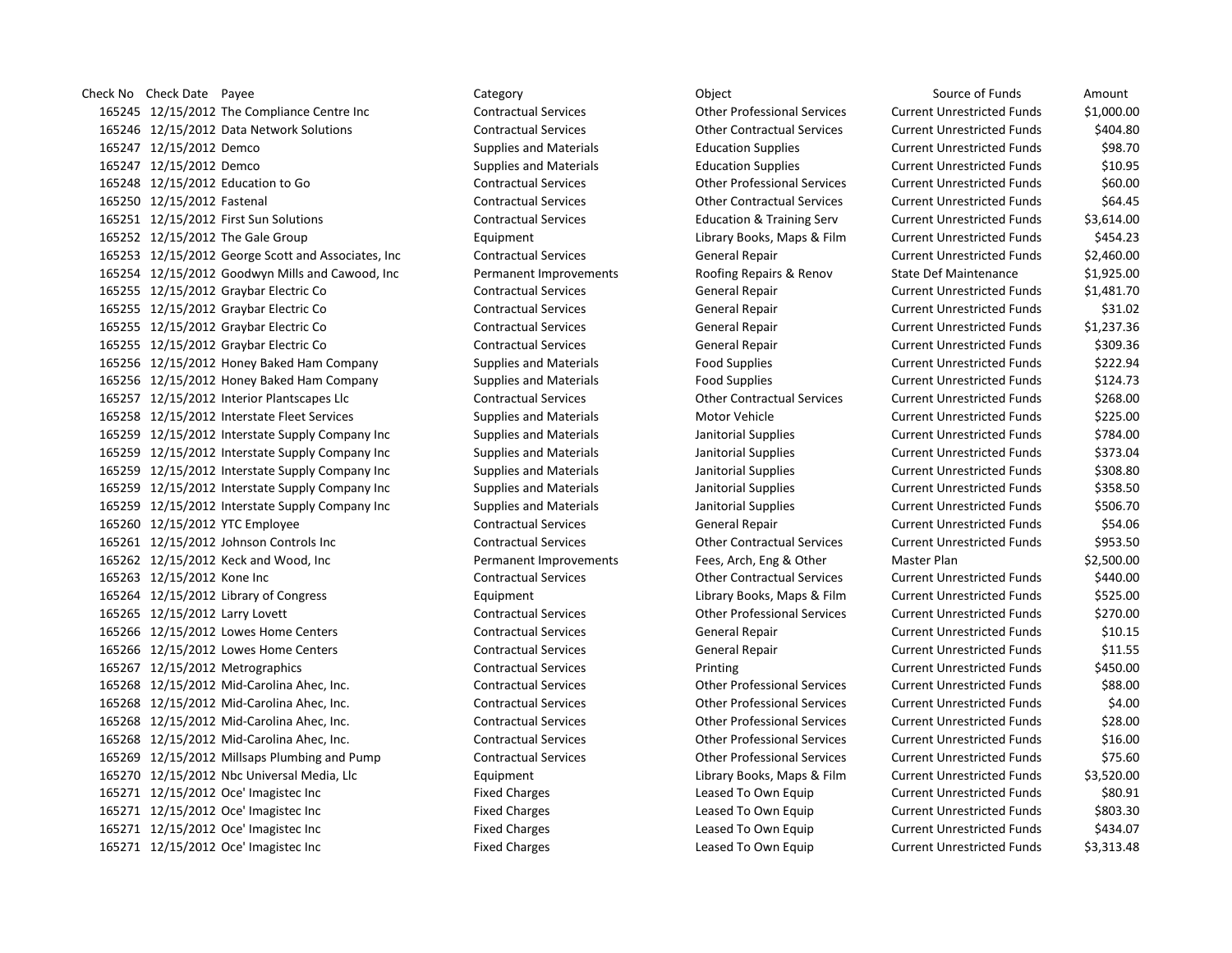Check No Check Date Payee **Category** Category Category Category Object Check No Check Date of Funds Amount 12/15/2012 Ontario Investments Inc Fixed Charges Rental Other Current Unrestricted Funds \$156.22 12/15/2012 Ontario Investments Inc Fixed Charges Leased To Own Equip Current Unrestricted Funds \$189.80 12/15/2012 Ontario Investments Inc Fixed Charges Leased To Own Equip Current Unrestricted Funds \$196.64 12/15/2012 Ontario Investments Inc Fixed Charges Leased To Own Equip Current Unrestricted Funds \$1,414.35 12/15/2012 Ontario Investments Inc Fixed Charges Leased To Own Equip Current Unrestricted Funds \$1,305.39 165273 12/15/2012 Our Three Sons Broadcasting Contractual Services Advertising Current Unrestricted Funds \$599.00 165274 12/15/2012 Panera Llc Supplies and Materials Food Supplies Food Supplies Current Unrestricted Funds \$68.23 12/15/2012 Porter Paints Contractual Services General Repair Current Unrestricted Funds \$131.14 12/15/2012 Porter Paints Contractual Services General Repair Current Unrestricted Funds \$33.38 12/15/2012 Porter Paints Contractual Services General Repair Current Unrestricted Funds \$66.77 12/15/2012 Porter Paints Contractual Services General Repair Current Unrestricted Funds \$61.89 12/15/2012 Porter Paints Contractual Services General Repair Current Unrestricted Funds \$125.39 12/15/2012 Quality First Concrete Finishing & Contractual Services Other Professional Services Current Unrestricted Funds \$400.00 12/15/2012 Quality First Concrete Finishing & Contractual Services Other Professional Services Current Unrestricted Funds \$311.37 12/15/2012 Radon Medical Imaging Corp Contractual Services General Repair Current Unrestricted Funds \$1,000.00 12/15/2012 Record Storage Systems Contractual Services Data Processing Serv Current Unrestricted Funds \$165.00 12/15/2012 SC Manufacturing Extension Partners Contractual Services Other Professional Services Current Unrestricted Funds \$5,920.00 12/15/2012 Southeastern Paper Group, Inc Supplies and Materials Janitorial Supplies Current Unrestricted Funds \$64.20 12/15/2012 Southeastern Paper Group, Inc Supplies and Materials Janitorial Supplies Current Unrestricted Funds \$258.73 12/15/2012 Staffmark Contractual Services Other Professional Services Current Unrestricted Funds \$255.40 12/15/2012 Staffmark Contractual Services Other Contractual Services Current Unrestricted Funds \$873.64 12/15/2012 Staffmark Contractual Services Other Contractual Services Current Unrestricted Funds \$702.31 12/15/2012 Staffmark Contractual Services Other Professional Services Current Unrestricted Funds \$172.40 12/15/2012 Staffmark Contractual Services Other Professional Services Current Unrestricted Funds \$504.42 12/15/2012 Staffmark Contractual Services Other Professional Services Current Unrestricted Funds \$306.48 12/15/2012 Staffmark Contractual Services Other Professional Services Current Unrestricted Funds \$504.42 12/15/2012 U Save Auto Rental Travel Travel Current Unrestricted Funds \$62.43 12/15/2012 U Save Auto Rental Travel Travel Current Unrestricted Funds \$54.45 12/15/2012 U Save Auto Rental Travel Travel Current Unrestricted Funds \$118.34 12/15/2012 U Save Auto Rental Travel Travel Current Unrestricted Funds \$51.21 12/15/2012 Waste Management of the Carolinas Contractual Services Utilities Current Unrestricted Funds \$167.65 12/19/2012 Education to Go Contractual Services Other Professional Services Current Unrestricted Funds \$925.00 12/19/2012 Firstlab Contractual Services Other Professional Services Current Unrestricted Funds \$32.75 12/19/2012 Gatlin Education Service Contractual Services Other Professional Services Current Unrestricted Funds \$5,495.00 12/19/2012 Goodwyn Mills and Cawood, Inc Permanent Improvements Other Permanent Imp State Def Maintenance \$5,800.00 12/19/2012 Halo Promotions Contractual Services Advertising Current Unrestricted Funds \$1,003.13 12/19/2012 YTC Employee Contractual Services General Repair Current Unrestricted Funds \$222.99 12/19/2012 Southeastern Paper Group, Inc Supplies and Materials Janitorial Supplies Current Unrestricted Funds \$672.53 12/19/2012 Assoc on Higher Educ and Disabiltiy Fixed Charges Dues & Membership Fees Current Unrestricted Funds \$395.00 12/19/2012 Bank of America Current Liabilities A/P Bank of America Current Unrestricted Funds \$158,051.71 12/19/2012 Budget and Control Board Supplies and Materials Postage Current Restricted Funds \$106.25 12/19/2012 Budget and Control Board Supplies and Materials Postage Current Unrestricted Funds \$11.25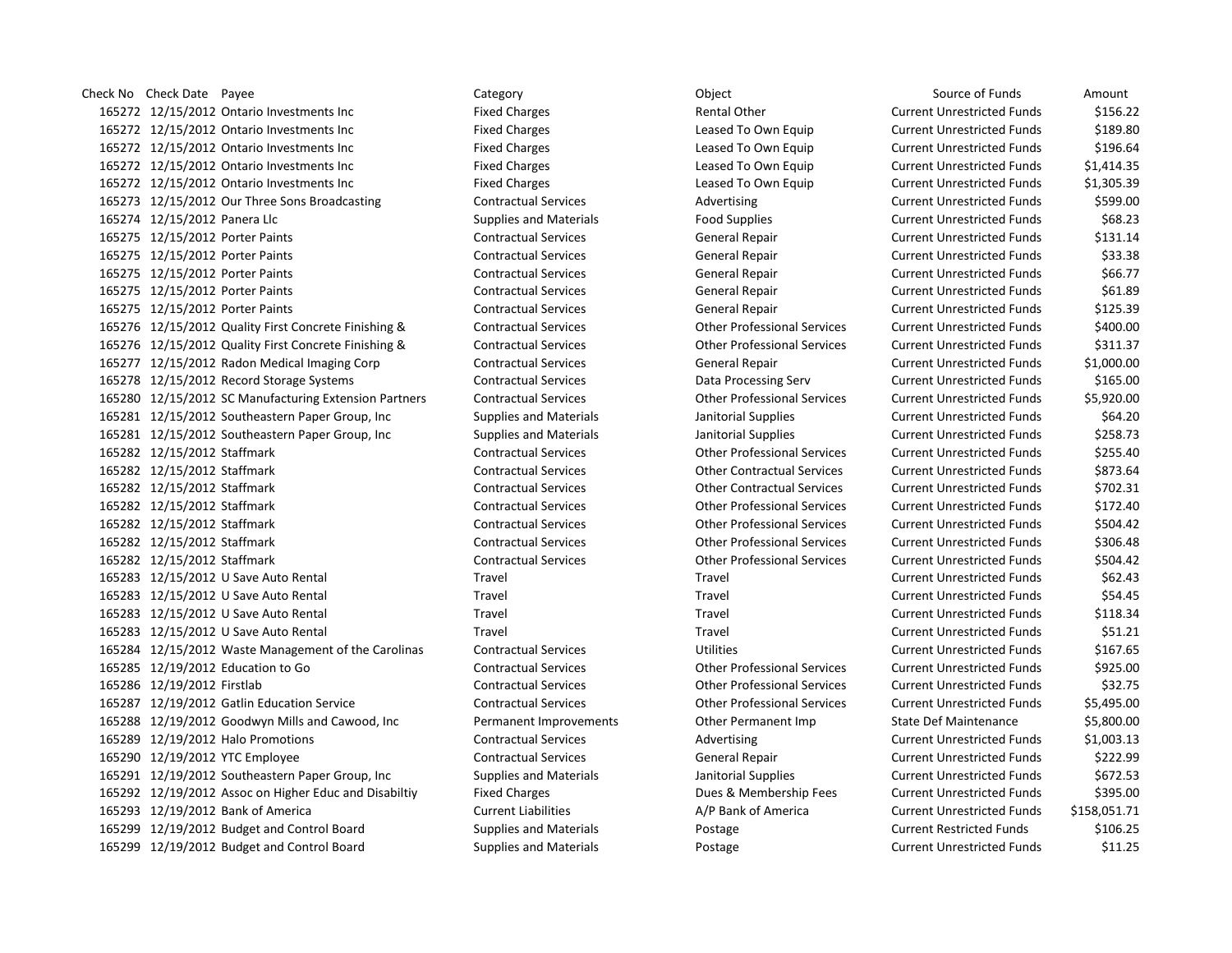Check No Check Date Payee **Category** Category Category Category Object Check No Check Date of Funds Amount 12/19/2012 Business Card Travel Out of State Lodging Current Unrestricted Funds \$1,006.90 165300 12/19/2012 Business Card Travel Travel Travel Out of State Lodging Current Unrestricted Funds \$506.24 12/19/2012 Business Card Travel Out of State Air Trans Current Unrestricted Funds \$100.00 12/19/2012 Business Card Travel Out of State Misc Travel Current Unrestricted Funds \$36.00 12/19/2012 Business Card Travel Out of State Other Trans Current Unrestricted Funds \$22.50 12/19/2012 Business Card Contractual Services Other Contractual Services Current Unrestricted Funds \$764.36 12/19/2012 Business Card Op Revenue - Other Current Unres CLEP Current Unrestricted Funds \$231.00 12/19/2012 Business Card Travel Out of State Misc Travel Current Unrestricted Funds \$18.00 12/19/2012 Business Card Travel Out of State Air Trans Current Unrestricted Funds \$50.00 12/19/2012 Business Card Travel Out of State Lodging Current Unrestricted Funds \$1,193.40 12/19/2012 Business Card Travel Out of State Other Trans Current Unrestricted Funds \$51.20 12/19/2012 Business Card Travel Out of State Air Trans Current Unrestricted Funds \$25.00 12/19/2012 Business Card Travel Out of State Lodging Current Unrestricted Funds \$621.60 12/19/2012 Business Card Travel Out of State Lodging Current Restricted Funds \$372.51 12/19/2012 Business Card Travel In State Misc Travel Exp Current Restricted Funds \$48.96 12/19/2012 Business Card Travel In State Lodging Current Restricted Funds \$193.49 12/19/2012 Business Card Travel In State Misc Travel Exp Current Unrestricted Funds \$32.25 12/19/2012 Business Card Travel In State Lodging Current Unrestricted Funds \$110.88 12/19/2012 Business Card Travel Out of State Other Trans Current Unrestricted Funds \$46.00 12/19/2012 Business Card Travel Out of State Air Trans Current Unrestricted Funds \$52.00 12/19/2012 Business Card Travel Out of State Lodging Current Unrestricted Funds \$858.75 12/19/2012 Business Card Travel Out of State Lodging Current Unrestricted Funds \$858.75 12/19/2012 Business Card Supplies and Materials Food Supplies Current Unrestricted Funds \$71.08 12/19/2012 Business Card Supplies and Materials Food Supplies Current Unrestricted Funds \$87.76 12/19/2012 Business Card Supplies and Materials Food Supplies Current Unrestricted Funds \$98.47 12/19/2012 Business Card Travel In State Lodging Current Unrestricted Funds \$635.04 12/19/2012 Business Card Travel In State Misc Travel Exp Current Unrestricted Funds \$16.62 12/19/2012 Business Card Op Revenue - Other Current Unres CLEP Current Unrestricted Funds \$770.00 12/19/2012 Center for Credentialing and Educat Fixed Charges Dues & Membership Fees Current Restricted Funds \$25.00 12/19/2012 Chester Rental Uniform Supplies and Materials Clothing Supplies Current Unrestricted Funds \$12.18 12/19/2012 Chester Rental Uniform Supplies and Materials Clothing Supplies Current Unrestricted Funds \$12.18 12/19/2012 Chester Rental Uniform Supplies and Materials Clothing Supplies Current Unrestricted Funds \$12.18 12/19/2012 Chester Rental Uniform Supplies and Materials Clothing Supplies Current Unrestricted Funds \$12.18 12/19/2012 Chester Rental Uniform Current Liabilities Uniform Current Unrestricted Funds \$12.18 12/19/2012 Chester Rental Uniform Current Liabilities Uniform Current Unrestricted Funds \$12.18 12/19/2012 Chester Rental Uniform Current Liabilities Uniform Current Unrestricted Funds \$12.18 12/19/2012 Chester Rental Uniform Current Liabilities Uniform Current Unrestricted Funds \$12.18 12/19/2012 Chester Rental Uniform Current Liabilities Uniform Current Unrestricted Funds \$12.18 12/19/2012 Chester Rental Uniform Current Liabilities Uniform Current Unrestricted Funds \$12.18 12/19/2012 Chester Rental Uniform Current Liabilities Uniform Current Unrestricted Funds \$12.18 12/19/2012 Chester Rental Uniform Current Liabilities Uniform Current Unrestricted Funds \$12.18 12/19/2012 Chester Rental Uniform Supplies and Materials Clothing Supplies Current Unrestricted Funds \$12.18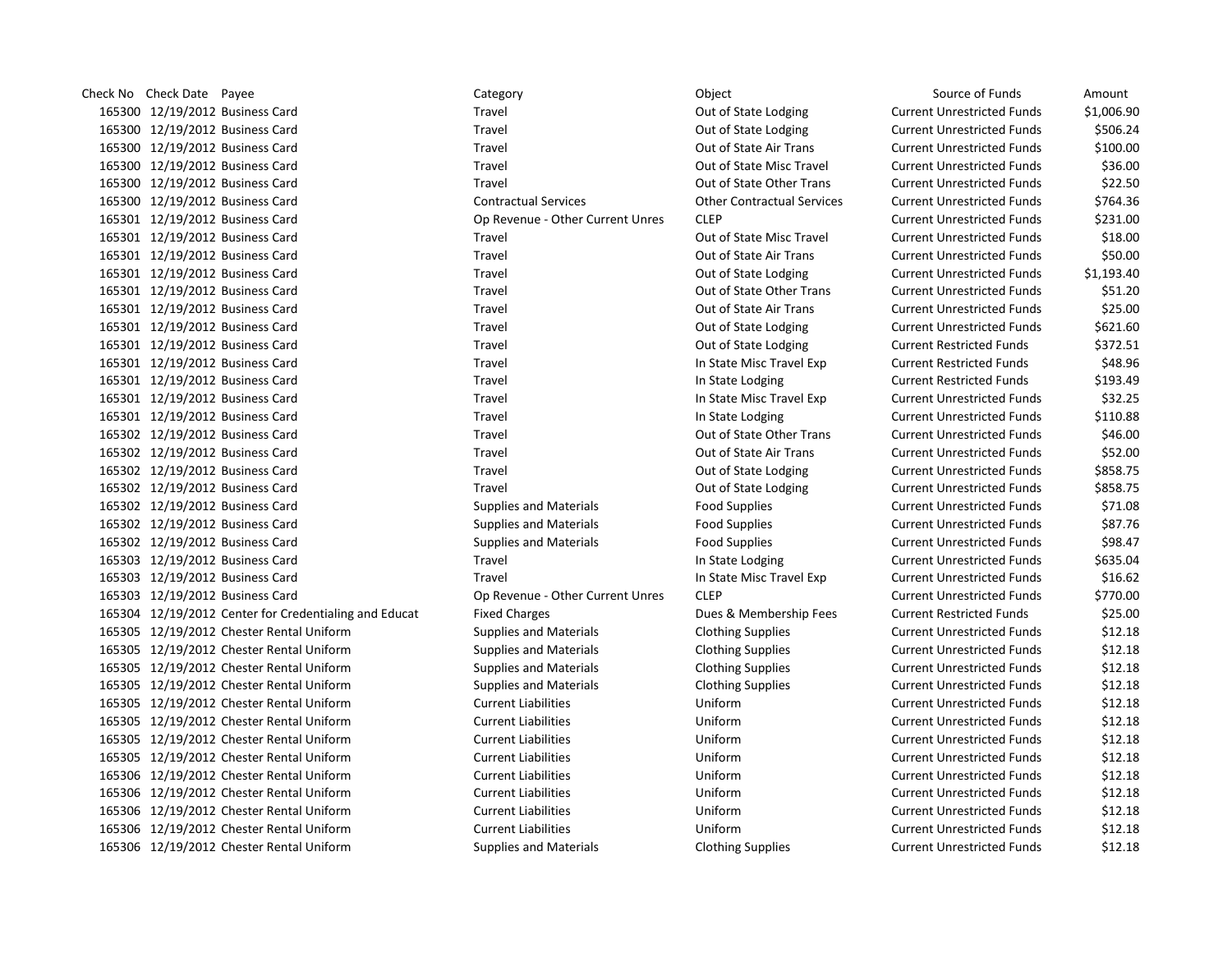Check No Check Date Payee **Category** Category Category Category Object Check No Check Date of Funds Amount 12/19/2012 Chester Rental Uniform Supplies and Materials Clothing Supplies Current Unrestricted Funds \$12.18 12/19/2012 Chester Rental Uniform Supplies and Materials Clothing Supplies Current Unrestricted Funds \$12.18 12/19/2012 Chester Rental Uniform Supplies and Materials Clothing Supplies Current Unrestricted Funds \$12.18 12/19/2012 Eugenia L. Ferguson Contractual Services Other Professional Services Current Unrestricted Funds \$50.00 12/19/2012 Iahcsmm Headquarters Travel Out of State Registration Fees Current Unrestricted Funds \$425.00 12/19/2012 Iahcsmm Headquarters Travel Out of State Registration Fees Current Unrestricted Funds \$425.00 12/19/2012 Jrcert Fixed Charges Dues & Membership Fees Current Unrestricted Funds \$1,890.00 12/19/2012 Lancaster County Chamber of Commerc Travel Travel Current Restricted Funds \$20.00 12/19/2012 Natl Assoc for Community College En Fixed Charges Dues & Membership Fees Current Unrestricted Funds \$750.00 12/19/2012 Natl Assoc for the Edu of Young Chi Fixed Charges Dues & Membership Fees Current Unrestricted Funds \$1,275.00 12/19/2012 Surveillance, Resources, and Invest Contractual Services Other Professional Services Current Unrestricted Funds \$599.50 12/19/2012 Unifirst Corporation Contractual Services Other Professional Services Current Unrestricted Funds \$237.28 12/19/2012 Unifirst Corporation Contractual Services Other Professional Services Current Unrestricted Funds \$240.83 12/19/2012 Unifirst Corporation Contractual Services Other Professional Services Current Unrestricted Funds \$299.71 12/19/2012 B & K Pro Audio and Lighting Permanent Improvements Other Permanent Imp State Def Maintenance \$2,971.92 12/19/2012 Barnes and Noble College Bookstore Current Liabilities A/P Student Barnes & Noble Current Unrestricted Funds \$12,720.11 12/19/2012 Barnes and Noble College Bookstore Current Liabilities A/P Student Barnes & Noble Current Unrestricted Funds \$34,881.25 12/19/2012 City Club of Rock Hill Fixed Charges Dues & Membership Fees Current Unrestricted Funds \$58.33 12/19/2012 Infobase Learning Equipment Library Books, Maps & Film Current Unrestricted Funds \$8,655.40 12/19/2012 Partnership Among S C Academic Libr Equipment Library Books, Maps & Film Current Unrestricted Funds \$13,946.00 12/19/2012 Partnership Among S C Academic Libr Equipment Library Books, Maps & Film Current Unrestricted Funds \$5,065.00 12/19/2012 S C Council of Edu Opp Prog Personnel Travel Travel Current Restricted Funds \$280.00 12/19/2012 S C Council of Edu Opp Prog Personnel Travel Travel Current Restricted Funds \$280.00 12/19/2012 S C Council of Edu Opp Prog Personnel Travel Travel Current Restricted Funds \$300.00 12/19/2012 Greenville Technical College Travel In State Registration Fee Current Unrestricted Funds \$15.00 12/19/2012 Jacksons Kitchen Supplies and Materials Food Supplies Current Unrestricted Funds \$3,465.00 12/19/2012 Jacksons Kitchen Supplies and Materials Food Supplies Current Unrestricted Funds \$4,340.00 12/19/2012 Airgas Usa, Llc Supplies and Materials Education Supplies Current Unrestricted Funds \$290.76 12/19/2012 Airgas Usa, Llc Supplies and Materials Education Supplies Current Unrestricted Funds \$285.21 12/19/2012 Airgas Usa, Llc Supplies and Materials Education Supplies Current Unrestricted Funds \$284.75 165376 12/19/2012 Airgas Usa, Llc Supplies and Materials Education Supplies Current Unrestricted Funds 5316.94 12/19/2012 Airgas Usa, Llc Supplies and Materials Education Supplies Current Unrestricted Funds \$317.39 12/19/2012 Airgas Usa, Llc Supplies and Materials Education Supplies Current Unrestricted Funds \$320.42 12/19/2012 Budget and Control Board Supplies and Materials Postage Current Unrestricted Funds \$41.25 12/19/2012 Surveillance, Resources, and Invest Op Revenue - Other Current Unres SRI Current Unrestricted Funds \$1,035.50 E0004199 12/3/2012 YTC Employee Travel Travel Travel Current Unrestricted Funds S17.57 E0004200 12/3/2012 YTC Employee Travel Travel Travel In State Priv Auto Current Unrestricted Funds \$42.24 E0004201 12/3/2012 YTC Employee Travel Travel Travel In State Priv Auto Current Unrestricted Funds \$95.92 E0004202 12/3/2012 YTC Employee Travel In State Priv Auto Current Unrestricted Funds \$122.54 E0004202 12/3/2012 YTC Employee Travel Travel Travel In State Priv Auto Current Unrestricted Funds \$25.24 E0004203 12/3/2012 YTC Employee Travel In State Priv Auto Current Restricted Funds \$153.62

E0004204 12/5/2012 YTC Employee Travel Travel Travel In State Priv Auto Current Unrestricted Funds \$199.03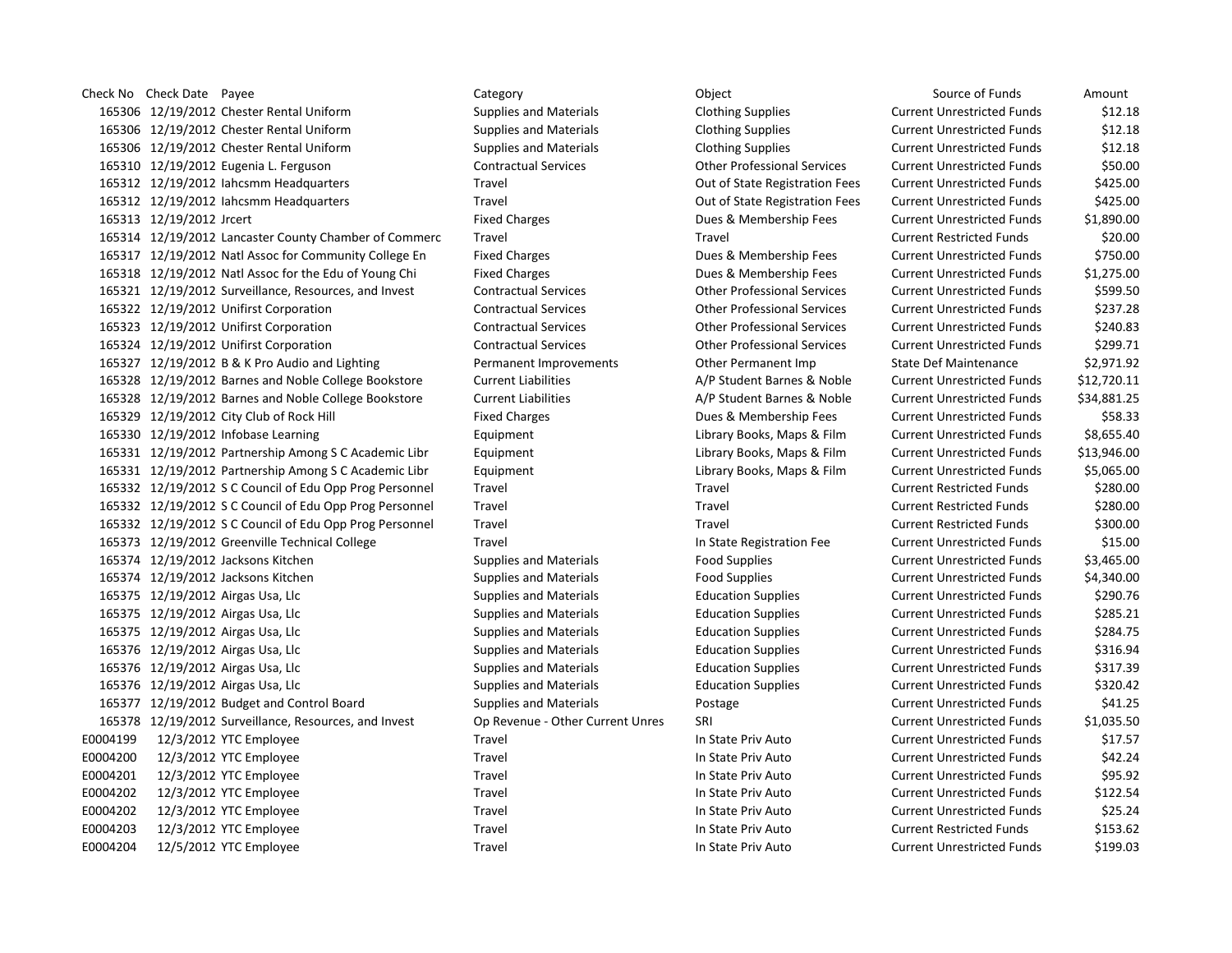| Check No | Check Date Payee                       | Category                    | Object                    | Source of Funds                   | Amount |
|----------|----------------------------------------|-----------------------------|---------------------------|-----------------------------------|--------|
| E0004204 | 12/5/2012 YTC Employee                 | Travel                      | In State Lodging          | <b>Current Unrestricted Funds</b> | \$73.  |
| E0004204 | 12/5/2012 YTC Employee                 | Travel                      | In State Meals            | <b>Current Unrestricted Funds</b> | \$19.  |
| E0004205 | 12/5/2012 YTC Employee                 | Travel                      | Out of State Air Trans    | <b>Current Unrestricted Funds</b> | \$418. |
| E0004205 | 12/5/2012 YTC Employee                 | Travel                      | <b>Out of State Meals</b> | <b>Current Unrestricted Funds</b> | \$91.  |
| E0004206 | 12/5/2012 YTC Employee                 | Travel                      | Out of State Priv Auto    | <b>Current Unrestricted Funds</b> | \$555. |
| E0004206 | 12/5/2012 YTC Employee                 | Travel                      | Out of State Lodging      | <b>Current Unrestricted Funds</b> | \$580. |
| E0004206 | 12/5/2012 YTC Employee                 | Travel                      | Out of State Misc Travel  | <b>Current Unrestricted Funds</b> | \$15.5 |
| E0004207 | 12/12/2012 YTC Employee                | Travel                      | In State Meals            | <b>Current Unrestricted Funds</b> | \$31.  |
| E0004208 | 12/12/2012 YTC Employee                | Travel                      | In State Meals            | <b>Current Unrestricted Funds</b> | \$37.  |
| E0004209 | 12/12/2012 YTC Employee                | Travel                      | In State Priv Auto        | <b>Current Unrestricted Funds</b> | \$79.  |
| E0004209 | 12/12/2012 YTC Employee                | Travel                      | Non Deductible Meals      | <b>Current Unrestricted Funds</b> | \$5.0  |
| E0004210 | 12/12/2012 YTC Employee                | Travel                      | Out of State Meals        | <b>Current Unrestricted Funds</b> | \$7.   |
| E0004230 | 12/14/2012 YTC Employee                | Travel                      | In State Priv Auto        | <b>Current Unrestricted Funds</b> | \$80.5 |
| E0004231 | 12/14/2012 YTC Employee                | Travel                      | In State Priv Auto        | <b>Current Unrestricted Funds</b> | \$397. |
| E0004232 | 12/14/2012 YTC Employee                | Travel                      | In State Priv Auto        | <b>Current Unrestricted Funds</b> | \$77.  |
| E0004232 | 12/14/2012 YTC Employee                | Travel                      | Non Deductible Meals      | <b>Current Unrestricted Funds</b> | \$7.0  |
| E0004232 | 12/14/2012 YTC Employee                | Travel                      | In State Misc Travel Exp  | <b>Current Unrestricted Funds</b> | \$3.0  |
| E0004233 | 12/17/2012 YTC Employee                | Travel                      | In State Priv Auto        | <b>Current Unrestricted Funds</b> | \$182. |
| E0004234 | 12/17/2012 YTC Employee                | Travel                      | In State Priv Auto        | <b>Current Unrestricted Funds</b> | \$26.  |
| E0004235 | 12/17/2012 YTC Employee                | Travel                      | In State Priv Auto        | <b>Current Unrestricted Funds</b> | \$20.  |
| E0004236 | 12/17/2012 YTC Employee                | Travel                      | In State Priv Auto        | <b>Current Unrestricted Funds</b> | \$439. |
| E0004237 | 12/17/2012 YTC Employee                | Travel                      | Non Deductible Meals      | <b>Current Unrestricted Funds</b> | \$7.   |
| E0004238 | 12/17/2012 YTC Employee                | Travel                      | In State Priv Auto        | <b>Current Unrestricted Funds</b> | \$9.   |
| E0004239 | 12/17/2012 YTC Employee                | Travel                      | Non Deductible Meals      | <b>Current Unrestricted Funds</b> | \$7.   |
| E0004240 | 12/17/2012 YTC Employee                | <b>Contractual Services</b> | Telephone                 | <b>Current Restricted Funds</b>   | \$154. |
| E0004241 | 12/17/2012 YTC Employee                | Travel                      | In State Priv Auto        | <b>Current Unrestricted Funds</b> | \$24.  |
| E0004249 | 12/19/2012 YTC Employee                | Travel                      | In State Priv Auto        | <b>Current Unrestricted Funds</b> | \$54.  |
|          | E0004252 12/19/2012 YTC Employee       | Travel                      | In State Priv Auto        | <b>Current Unrestricted Funds</b> | \$104. |
| E0004253 | 12/19/2012 YTC Employee                | Travel                      | In State Priv Auto        | <b>Current Unrestricted Funds</b> | \$53.  |
| E0004255 | 12/19/2012 April D. Jewett             | Travel                      | Out of State Priv Auto    | <b>Current Unrestricted Funds</b> | \$69.  |
| E0004255 | 12/19/2012 April D. Jewett             | Travel                      | In State Priv Auto        | <b>Current Unrestricted Funds</b> | \$133. |
| E0004256 | 12/19/2012 YTC Employee                | Travel                      | In State Priv Auto        | <b>Current Unrestricted Funds</b> | \$604. |
| E0004258 | 12/19/2012 YTC Employee                | Travel                      | Out of State Priv Auto    | <b>Current Unrestricted Funds</b> | \$23.  |
| E0004258 | 12/19/2012 YTC Employee                | Travel                      | Out of State Meals        | <b>Current Unrestricted Funds</b> | \$71.  |
| E0004258 | 12/19/2012 YTC Employee                | Travel                      | Out of State Priv Auto    | <b>Current Unrestricted Funds</b> | \$29.  |
| E0004258 | 12/19/2012 YTC Employee                | Travel                      | Out of State Misc Travel  | <b>Current Unrestricted Funds</b> | \$45.  |
| E0004258 | 12/19/2012 YTC Employee                | Travel                      | Out of State Misc Travel  | <b>Current Unrestricted Funds</b> | \$20.0 |
| E0004258 | 12/19/2012 YTC Employee                | Travel                      | Out of State Meals        | <b>Current Unrestricted Funds</b> | \$100. |
| E0004258 | 12/19/2012 YTC Employee                | Travel                      | Out of State Meals        | <b>Current Unrestricted Funds</b> | \$89.  |
| E0004259 | 12/19/2012 YTC Employee                | Travel                      | In State Priv Auto        | <b>Current Unrestricted Funds</b> | \$344. |
|          | E0004260 12/19/2012 YTC Employee       | Travel                      | In State Priv Auto        | <b>Current Unrestricted Funds</b> | \$18.  |
|          | $FOMM260 - 12/19/2012$ VTC $Fmmlov$ ee | امبردTr                     | In State Driv Auto        | Current Unrectricted Funds        | 521.5  |